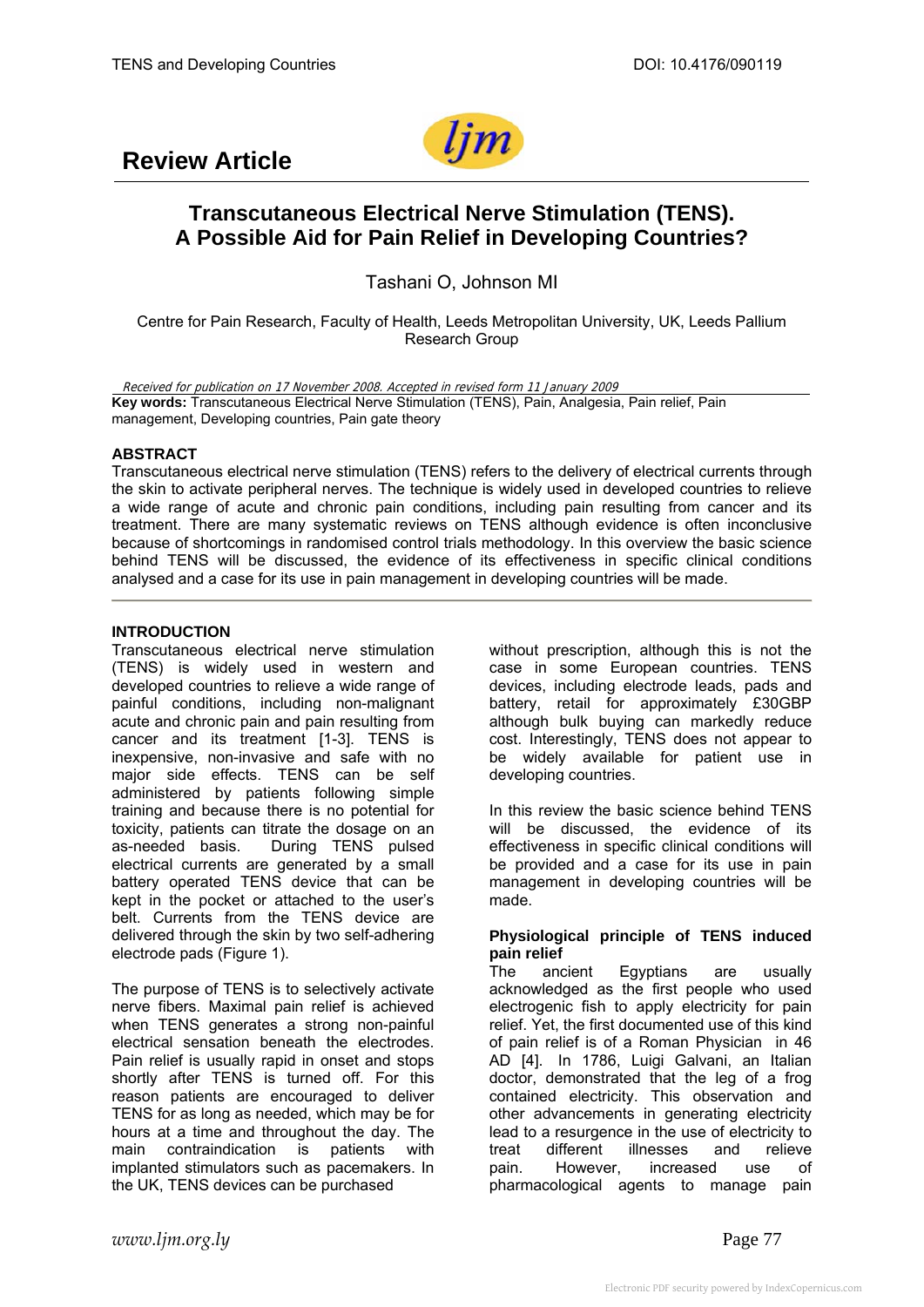resulted in the decline of the electrotherapy at the end of the 19th century. In 1965, Ronald Melzack from McGill University in Montreal Canada and Patrick Wall from University College London UK, published their seminal paper which proposed a gating mechanism in the central nervous system to regulate the flow of nerve signals from peripheral nerves enroute to the brain [5]. According to this Gate-Control Theory of Pain, activity in large diameter low threshold mechanoreceptive (touch-related) nerve fibers could inhibit the transmission of action potentials from small diameter higher threshold nociceptive (painrelated) fibers through pre and post synaptic inhibition in the dorsal horn of spinal cord. Humans utilise this mechanism whenever they rub their skin to relieve pain. Because nociceptive fibers (A-delta and C-fibers) have a higher threshold of activation than mechanoreceptive fibers (A-beta fibers) Melzack and Wall proposed that it would be possible to selectively stimulate mechanoreceptive fibers by titrating the amplitude of electrical currents delivered across the surface of the skin (ie TENS). This would prevent signals from nociceptive fibers from reaching higher centres of the brain, thus

reducing pain (Figures 2). In essence, TENS electrically rubs pain away.

In addition to interrupting nociceptive signals, at spinal cord dorsal horn, we now know that TENS analgesia also involves a descending inhibitory mechanism that could be partially prevented by spinalization [6]. Activity in nerve fibers descending from the brain can also block onward transmission of peripheral nerve signals within the spinal cord. Humans utilise this mechanism whenever they mentally distract themselves to not feel pain despite the presence of tissue damage (Figure 2)

Evidence gathered from animal studies suggested that low frequency TENS effects may be due to release of endogenous opioids [6]. This explains why analgesia may persist for hours after electrical stimulation has stopped because endorphins have long lasting effects in the central nervous system. The released opioids may generate their analgesic action at peripheral, spinal and supraspinal sites [7,8]. However, other neurochemicals have been implicated in TENS analgesia including GABA [9], acetylcholine [10], 5-HT [11], noradrenaline [12] and adenosine [13].



**Figure 1:** A standard TENS device.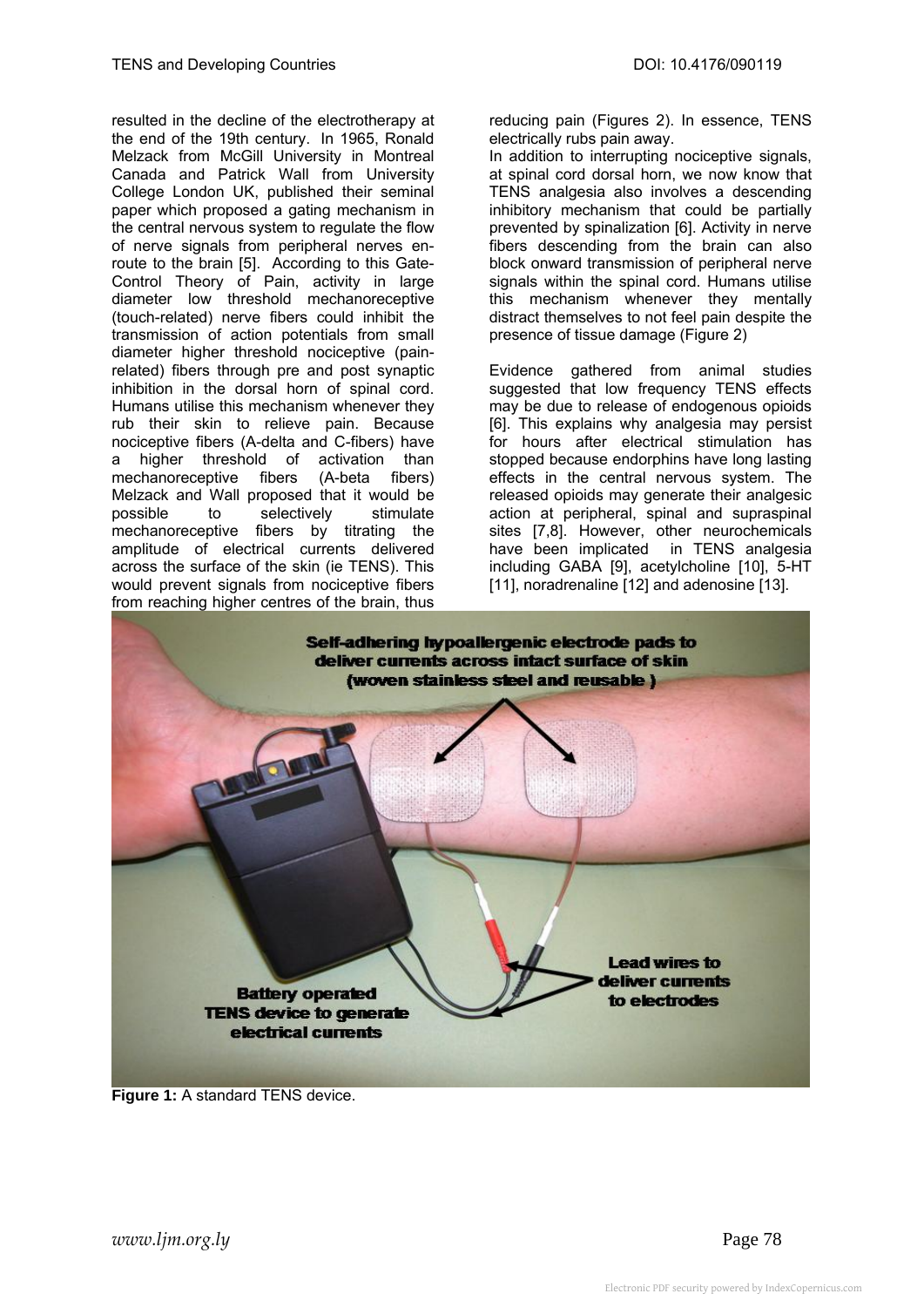**Table 1:** Technical output specifications of a standard TENS device

| Weight                                 | $50 - 250g$                                          |  |  |  |
|----------------------------------------|------------------------------------------------------|--|--|--|
| <b>Dimensions</b>                      | $6 \times 5 \times 2$ cm (small device)              |  |  |  |
|                                        | $12 \times 9 \times 4$ cm (large device)             |  |  |  |
| Cost                                   | Approximately £30                                    |  |  |  |
| Pulse waveform (usually fixed)         | Monophasic symmetrical<br>asymmetrical<br>biphasic   |  |  |  |
|                                        | biphasic                                             |  |  |  |
| Pulse amplitude (usually adjustable)   | 1-50mA into a 1 $k\Omega$ load                       |  |  |  |
| Pulse duration<br>(sometimes<br>fixed, | 10-1000us                                            |  |  |  |
| sometimes adjustable)                  |                                                      |  |  |  |
| Pulse frequency (usually adjustable)   | $1-250$ pps                                          |  |  |  |
| Pulse pattern                          | usually continuous and burst available (some devices |  |  |  |
|                                        | have modulated amplitude, modulated frequency,       |  |  |  |
|                                        | modulated pulse duration, random frequency)          |  |  |  |
| Channels                               | 1 or $2$                                             |  |  |  |
| <b>Batteries</b>                       | PP3 (9V), rechargeable                               |  |  |  |
| <b>Additional features</b>             | Timer, most devices deliver constant current output  |  |  |  |



**Figure 2:** Diagrammatic representation of the principle of conventional TENS. By selectively activating A-beta fibers, TENS shuts the Pain Gate on A-delta and C fibers preventing pain-related signals reaching the brain.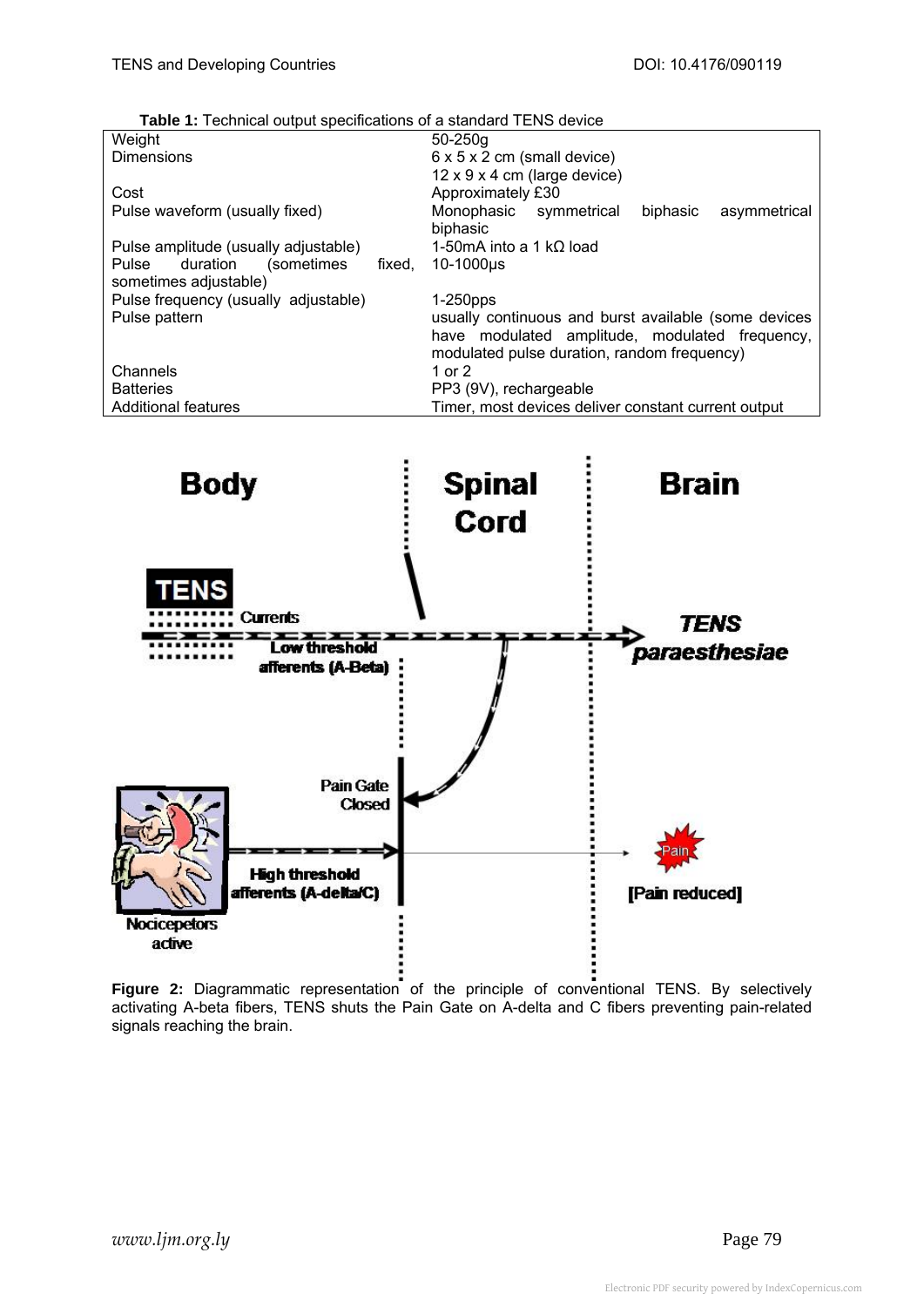**Table 2:** TENS techniques

|                        | <b>TENS parameters</b>                                                   | Patient experience                                                                 | Electrode<br>location                                                               | Physiological Intention                                                                                          | Regimen                                            | Analgesic<br>profile                     |
|------------------------|--------------------------------------------------------------------------|------------------------------------------------------------------------------------|-------------------------------------------------------------------------------------|------------------------------------------------------------------------------------------------------------------|----------------------------------------------------|------------------------------------------|
| Conventional<br>TENS   | Low intensity (amplitude), high<br>frequency (10-200 pps)                | Strong, non-painful<br><b>TENS paraesthesia</b><br>with minimal muscle<br>activity | Dermatomes<br>Site of pain                                                          | To stimulate large diameter<br>non-noxious afferents (A-beta)<br>to produce segmental analgesia                  | Use TENS<br>whenever in<br>pain                    | Usually rapid<br>onset and<br>offset     |
| <b>AL-TENS</b>         | High intensity (amplitude), low<br>frequency (1-5 bursts of 100<br>pps)  | Strong comfortable<br>muscle twitching                                             | <b>Myotomes</b><br>Site of pain<br>Muscles<br>Motor nerves<br>Acupuncture<br>points | To stimulate small diameter<br>cutaneous and motor afferents<br>(A-delta) to produce<br>extrasegmental analgesia | Use TENS for<br>20-30 minutes<br>at a time         | May be<br>delayed<br>onset and<br>offset |
| Intense<br><b>TENS</b> | High amplitude<br>(uncomfortable/noxious), high<br>frequency (50-200pps) | Uncomfortable (painful)<br>electrical paraesthesia                                 | Dermatomes<br>Site of pain<br><b>Nerves</b><br>proximal to<br>pain                  | To stimulate small diameter<br>cutaneous afferents (A-delta) to<br>produce counter irritation                    | Short periods<br>only 5-15<br>minutes at a<br>time | Rapid onset<br>and delayed<br>offset     |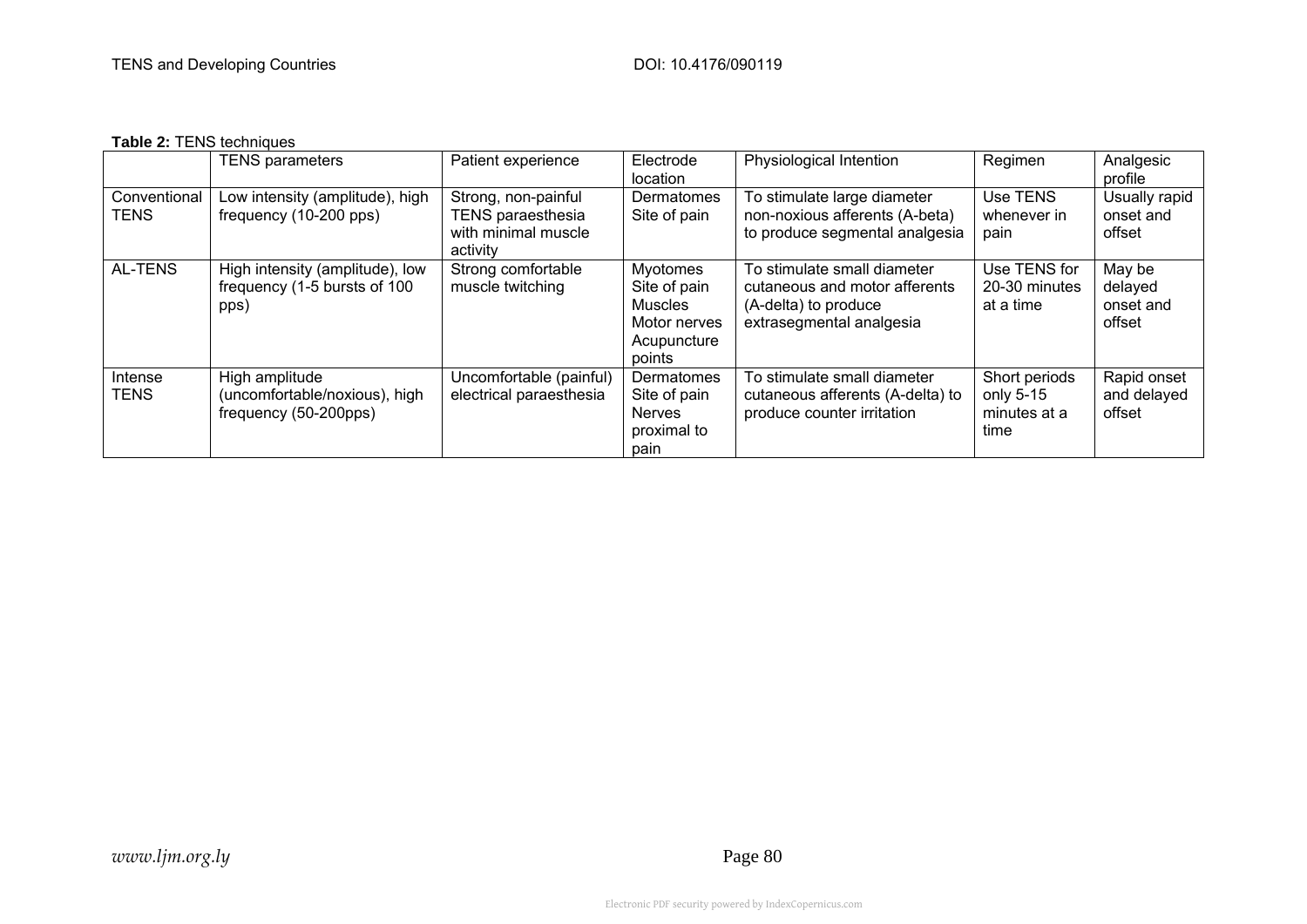# **TENS and TENS-like devices**

In health care the term TENS refers to the delivery of currents using a 'standard TENS device' (Table 1) [3]. However, there are a variety of devices that deliver electrical currents through the skin but have technical output characteristics that differ from a standard TENS device. We have previously described these as "TENS-like devices" and include Trancutaneous Spinal Electroanalgesia, Interferential Therapy, Microcurrent Stimulation and Pain Gone pens (see [3,14,15] for a review of these devices). The remainder of this review will focus on standard TENS devices.

## **TENS Techniques**

TENS is a technique to stimulate different categories of nerve fibers. The most commonly used TENS technique is termed conventional TENS. During conventional TENS, lowintensity pulsed currents are administered at high-frequencies (between 10-200 pulses per second, pps) at the site of pain. The user experiences a "strong, non-painful TENS sensation often described as "tingling' or<br>pleasant the 'electrical baraesthesiae'. 'electrical paraesthesiae'. Physiologically, conventional TENS activates large diameter non-noxious afferents which has been shown to close the pain gate at spinal segments related to the pain [6]. Another technique, which is used less often is acupuncture-like TENS (AL-TENS) using highintensity and low-frequency (less than 10pps, usually 2pps) administered over muscles, acupuncture and trigger points [16]. The purpose of AL-TENS is to activate small diameter afferents which has been shown to close the pain gate using extra-segmental mechanisms [2]. TENS can also be used as a counter-irritant, termed intense TENS, using high-intensity and high-frequency currents (Table 2, Figure 3).

## **Clinical effectiveness of TENS**

In Western clinical practice TENS has been shown to have a role in pain management [2]. There are many systematic reviews on TENS although evidence is often inconclusive because of shortcomings in RCT methodology. Early systematic reviews suggested that TENS was of limited benefit as a stand alone pain therapy for acute pain. Carroll et al. judged there to be no benefit of TENS for postoperative pain because 15 of 17 RCTs found no differences in pain relief between active and placebo TENS [17]. However, Bjordal et al. re-assessed the evidence and concluded that TENS reduced post-operative analgesic consumption if TENS was applied

using adequate TENS technique [18]. Systematic reviews have also concluded that there was no evidence for TENS producing beneficial analgesic effects during childbirth [19,20] and insufficient evidence to determine the effectiveness of TENS in reducing pain associated with primary dysmenorrhoea [21]. RCTs suggest that TENS is effective for acute orofacial pain, painful dental procedures, fractured ribs and acute lower back pain (for review see [22].

Previously, systematic reviews suggested that TENS may be of benefit for chronic pain but definitive conclusions were hindered by shortcomings in RCT methodology [23,24]. Reviews on rheumatoid arthritis of the hand [25], whiplash and mechanical neck disorders [26], chronic low back pain [27], poststroke shoulder pain [28] and chronic recurrent headache [29] were inconclusive. In contrast, systematic reviews have demonstrated TENS efficacy for knee osteoarthritis [30] and chronic musculoskeletal pain [31]. RCTs have also demonstrated effects for a range of other chronic pain conditions including localised<br>muscle pain, post-herpetic neuralgia. muscle pain, post-herpetic trigeminal neuralgia, phantom limb and stump pain and diabetic neuropathies (for review see [3]. A recent Cochrane review by Robb et al. concluded that there is insufficient available evidence to determine the effectiveness of TENS in treating cancer-related pain [32,33].

### **Pain Management in developing countries: Could TENS help?**

The International Association for The Study of Pain (IASP) speculate that "the prevalence of most types of pain may be much higher in developing countries than in developed countries", although epidemiological evidence is lacking [34]. It is known that there is a higher incidence of pain conditions associated with epidemics such as HIV/aids in the developing world. An IASP Developing Countries Task Force, which included Africa and the Middle East reported that pain management in the general population was inadequate, although there was considerable variations between regions [35]. Limited resources, ignorance by health care professionals and a lack of pain specialists were contributing factors. This has impacted significantly on pharmacological therapy with many drugs commonly used in the developed world being unavailable to the general public because of the weak economy and limited purchasing power of citizens [36]. In addition, drugs even when available may be fake, adulterated, passed their expiry date or perished due to inadequate storage.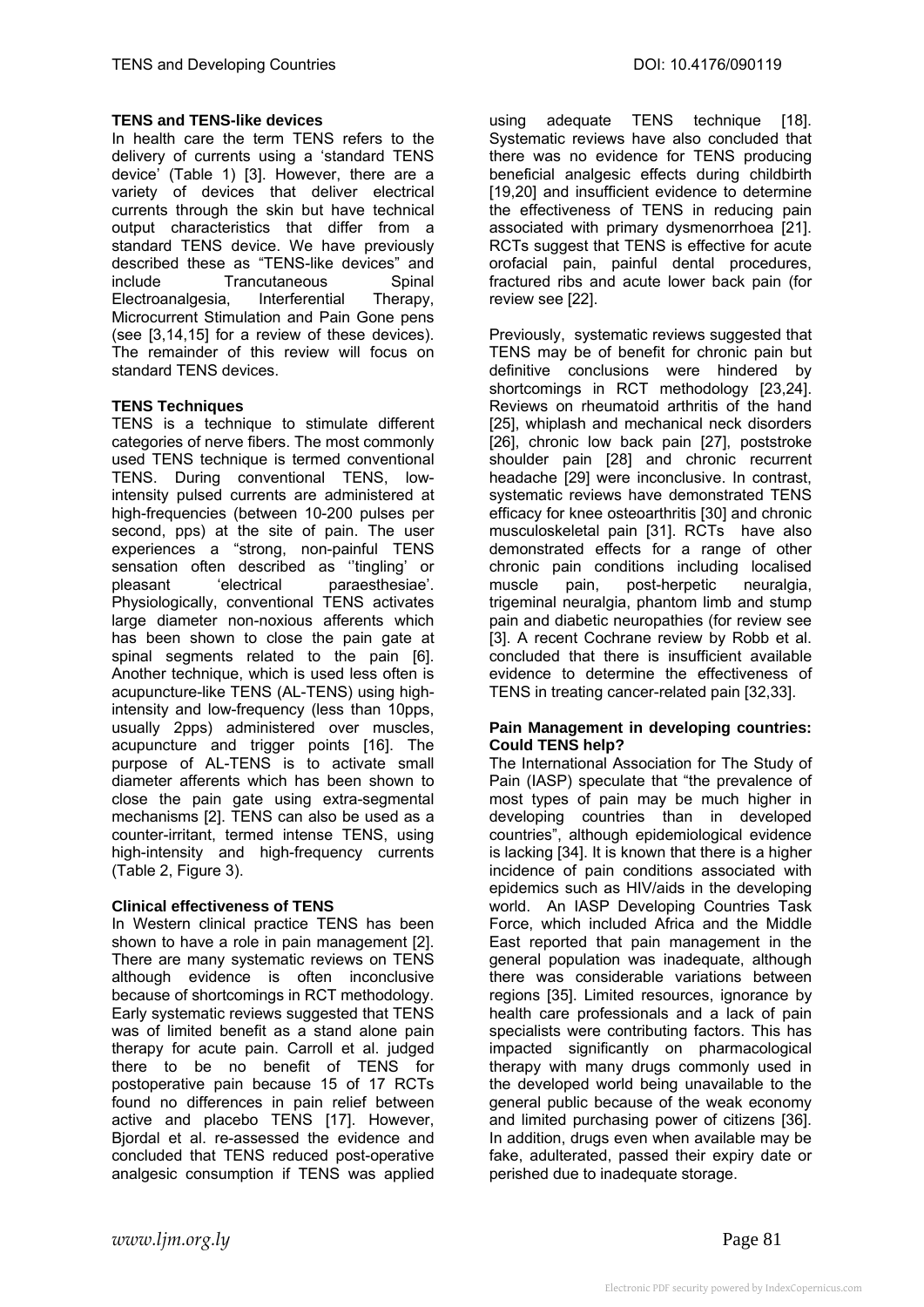

**Figure 3:** Output characteristics (settings) of a standard TENS device. The user can control the amplitude (intensity), duration (width), frequency (rate) and pattern (mode) of the pulsed electrical currents.

TENS is advantageous in this regard. It is inexpensive when compared to drug therapy. The cost of a TENS device is £30GBP, although devices are available for less than £15GBP if bought in bulk. Once purchased a TENS device will not perish or deteriorate and devices in the developed world are used for many decades without the need for further servicing or repair. Often clinics purchase TENS devices in bulk and loan them to patients for short and long term use, on the proviso that the patient returns the device to the clinic when it is no longer needed. Running costs are minimal and include battery and reusable electrode pad replacement. Manufacturers recommend that individual pads have longevity of one month on daily use, although patients often use them for far greater lengths of time, especially if they take care to store them carefully. Electrode costs can be reduced by using carbon rubber electrodes which are smeared with electrode gel and attached to the skin with micropore tape, rather than using self adhering electrodes. In general, battery and electrode use depends on how often the patient uses **TENS** 

TENS has no known drug interactions and so can be used in combination with pharmacotherapy to reduce medication, medication-related side effects and medication costs. TENS has very few side effects with no incidents of serious or adverse events reported

in the literature. TENS has a rapid onset of action, unlike medication, and there is no potential for toxicity or overdose.

Clearly, there is a case to use TENS for pain management in the developing world. However, research is needed to determine the feasibility of TENS use in developing countries. Perhaps health promotion authorities should alert the public and heath care practitioners to the role of TENS as an important aid in the fight against pain.

### **CORRESPONDING AUTHOR:**

Tashani O, e-mail: O.Tashani@Leedsmet.ac.UK

#### **REFERENCES**

- 1. Barlas, P. and T. Lundeberg, Transcutaneous electrical nerve stimulation and acupuncture, in Melzack and Wall's Textbook of Pain, S. McMahon and M. Koltzenburg, Editors. 2006, Elsevier Churchill Livingstone: Philadelphia. p. 583-90.
- 2. Walsh, D., TENS. Clinical applications and related theory. 1st ed. 1997, New York: Churchill Livingstone.
- 3. Johnson, M., Transcutaneous Electrical Nerve Stimulation, in Electrotherapy: Evidence based practice, T. Watson, Editor. 2008, Churchill
- Livingstone: Edinburgh. p. 253-96.<br>Gildenberg, P.L., History 4. Gildenberg, P.L., History of electrical neuromodulation for chronic pain. Pain Med, 2006. 7 Suppl 1: p. S7-S13.
- 5. Melzack, R. and P. Wall, Pain mechanisms: A new theory. Science, 1965. 150: p. 971-79.
- 6. Sluka, K.A. and D. Walsh, Transcutaneous electrical nerve stimulation: basic science